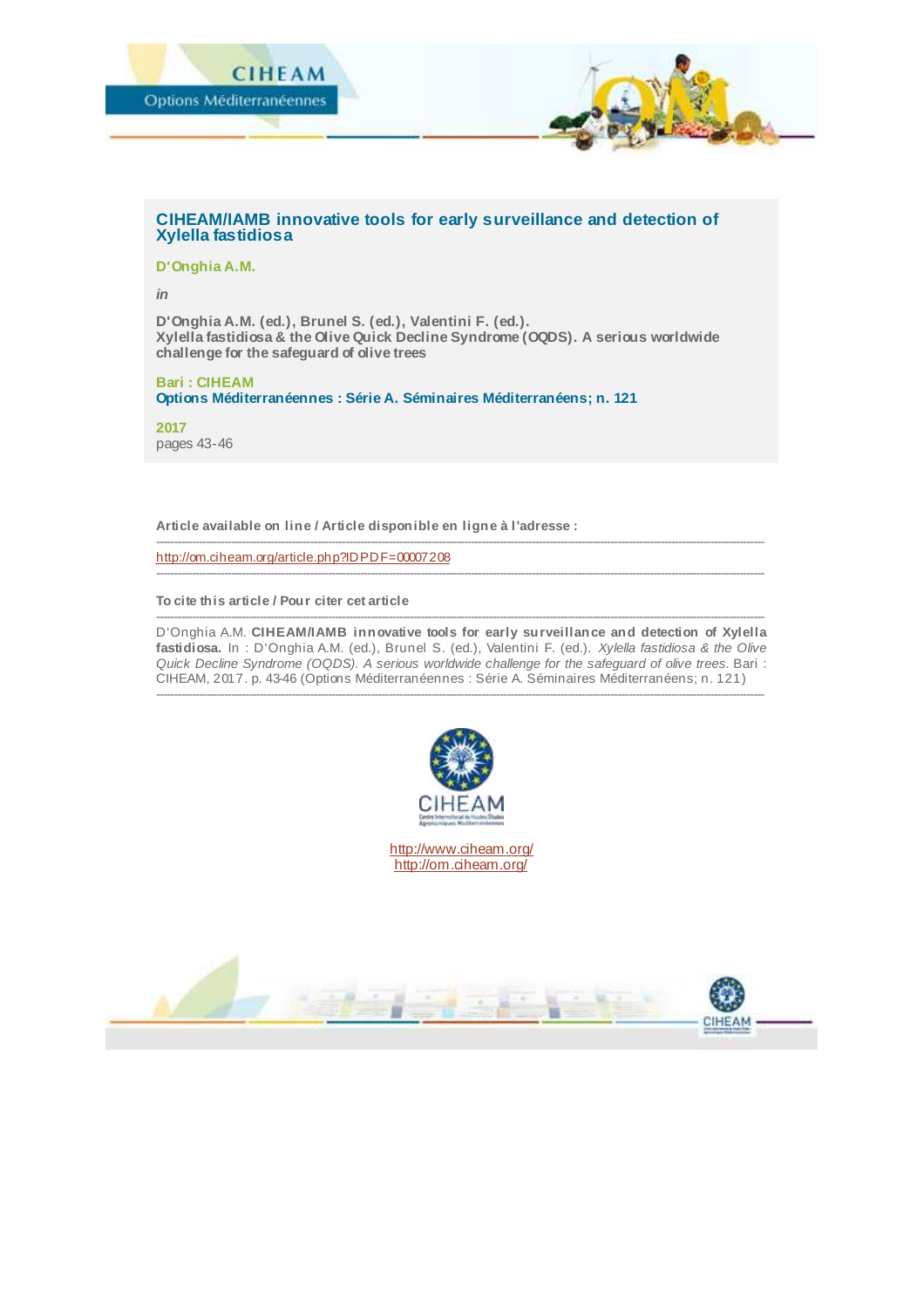# **CIHEAM/IAMB innovative tools for early surveillance and detection of** *Xylella fastidiosa*

### **Anna Maria DíOnghia**

CIHEAM, Istituto Agronomico Mediterraneo di Bari - Italy

*Xylella fastidiosa* is a xylem-limited, gram-negative bacterium, infecting about 380 plant species worldwide, in most of the cases without causing symptoms. Typical symptoms are leaf scorching and leaf wilting, eventually followed by the death of the plant. Any xylem sap-feeding insect is a potential vector for this pathogen. Four subspecies are oficially recognized: *fastidiosa*, *pauca*, *multiplex* and *sandij. X. fastidiosa* appeared in the southern part of Italy in 2013, as first report in the EPPO region, causing the death of million olive trees, with severe economic, environmental and social consequences (Saponari *et al*., 2013). The strain CoDiRO (**Co**mplesso del **Di**sseccamento **R**apido dellí**O**livo) found in olive trees and several other host plant species induces the Olive Quick Decline (OQD) and is genetically identical to a strain from oleander in Costa Rica (Elbeaino *et al*., 2014). The only assessed vector is the Aphrophoridae *Philaenus spumarius* (Saponari *et al*., 2014). There is no record of successful eradication of *X. fastidiosa* once established outdoors due to its broad range of plant hosts and vectors. However, the only control means are the prevention of pathogen introduction in free areas (e.g. use of healthy propagating material) and the containment of the outbreak where the pathogen is not well established yet (e.g. eradication of infected plants and vector control).

The severe threat posed by *X. fastidiosa* in Italy prompted the Italian Ministry of Agriculture to declare a state of emergency for *X. fastidiosa*. To this aim, a special Commissioner was soon appointed and a national scientiic committee was established for advising technical decisions. An action plan was established for implementing measures as for the: - removal of host plants located near roads, canals, green areas; - control of young stages of the vectors on ground vegetation; - phytosanitary treatments for the control of adult vectors; - removal of infected plants; - destruction of host species in nurseries; and other horizontal activities.

Based on the infection status, a demarcated area was established, which includes the infected zone and buffer zone (10km surrounding the infected zone). In the infected zone, where the pathogen is considered established, measures concern planting prohibition of EU host plants, while intensive monitoring and the removal of infected plants are restricted to a 20km-wide strip at the border with the buffer zone. In the buffer zone, where the pathogen is not present, measures concern the intensiied monitoring of speciied plants, vector control, movement restrictions out of the buffer zone. In all the above zones, the infected plants have been mapped and the management of the monitoring data has been fully computerized. The graphical representation of the areas monitored and their results are available on the oficial website of the Puglia Region (www.emergenzaxylella.it).

The early surveillance and detection of *X. fastidiosa* is so dificult that it is necessary to develop an eficient and sustainable management of the infection. It should be based on a thorough knowledge of the: territory (e.g. cartography, land cover), time and space evolution of the infection since its first outbreak, priority risky sites to be monitored, diagnostic protocols to be applied, etc.. The surveillance flow of both qualitative and quantitative data should be managed properly in order to provide accurate indications to the National Plant Protection Body for the application of control measures. Relatively new approaches as the remote sensing coupled with the availability of large-scale datasets, the rapid development of computer technology and biotechnology, are leading to considerable improvements in strategic and tactical decision making on plant disease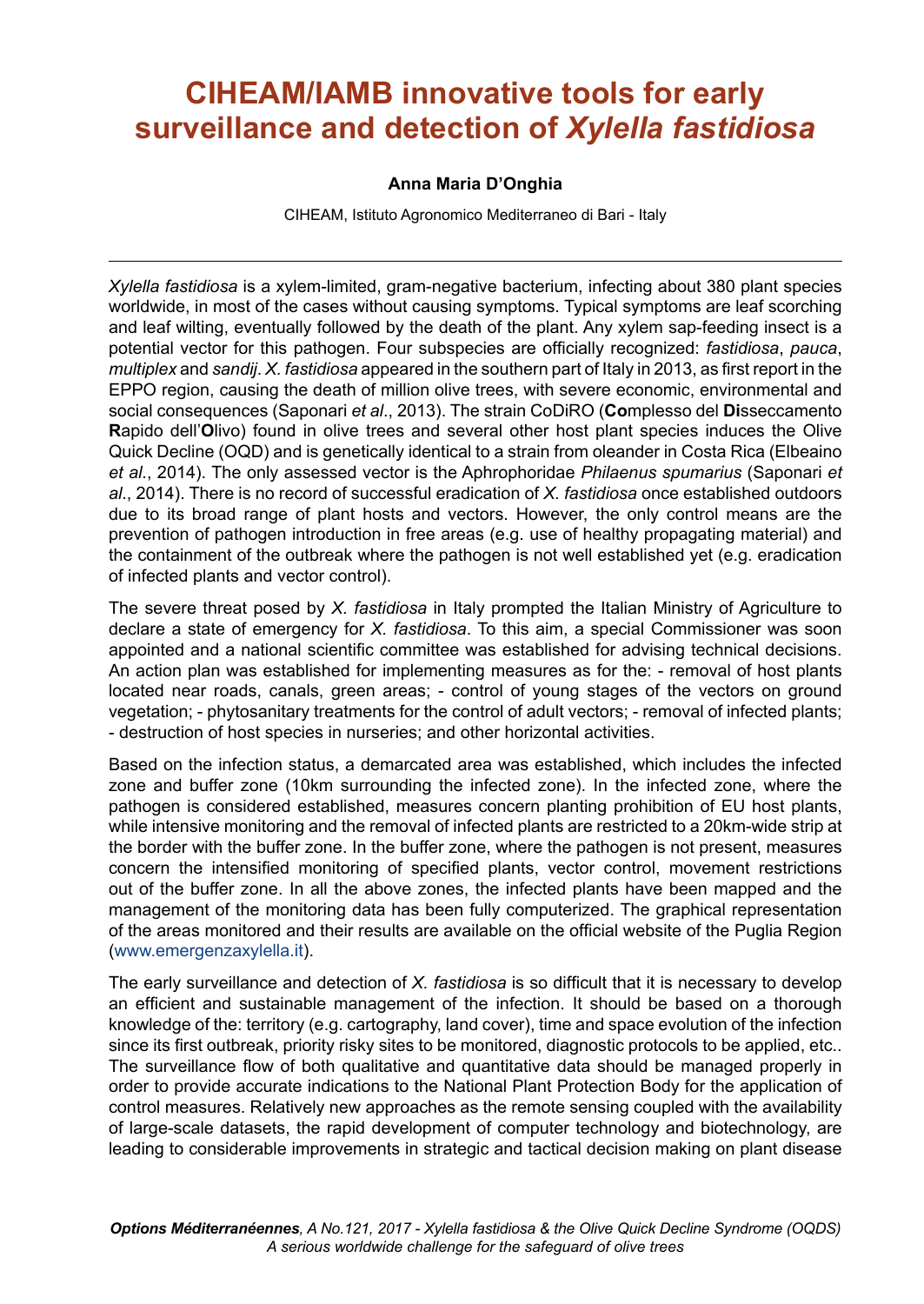surveillance and management. To this aim, the system developed by CIHEAM Bari for the oficial surveillance of *X. fastidiosa* in South of Italy is aimed to early detect the pathogen integrating innovative tools for: territorial analyses (e.g. photointerpretation of aerial images), accurate onsite data acquisition (XylApp), rapid on-site pathogen detection (DTBIA, real-time LAMP) in plant material and ëspy insectsí (DíOnghia *et al*., 2014; Lacirignola *et al*., 2015).

This surveillance system, which is multidisciplinary, multifunctional and multi-actors, allows the traceability of different types of data which converge in a central server (XylWeb) for their rapid storage and analysis. The main components of this system are hereafter briefly described.

The assisted photo interpretation of high resolution aerial images was developed for the rapid recognition of olive trees showing OQD-like symptoms on a large scale, being this species the primary host of the CodiRO strain in Puglia region (Gualano *et al*., 2014). This approach allows the implementation of precision intervention at local and territorial levels.

All suspected infected sites were investigated by visual observations for confirming OQD symptoms and assessing the presence of the pathogen. This method can also provide indications on: the presence of symptoms in olive trees which have been pruned before visual inspections; the application of some measures included in the action plan (e.g. soil tillage in spring to significantly reduce vector juveniles' populations), etc.

 $Xy$ lApp is an application for "android systems", designed and developed with the aim of facilitating, optimizing and rationalising collection, geolocalisation and storage of data related to plant (e.g. OQDS photointerpreted trees) and/or insect samples (vectors and spy insects) collected in the ield during the monitoring phase (Santoro *et al*., 2014). The application consists of ive independent modules for on-site data acquisition by inspectors: *Sampling, Explore & Sampling, Find, Archive* and *Vademecum.*

The spy insects approach is based on the monitoring of insect vectors or potential vectors of *X. fastidiosa*, which have been assessed to harbour the pathogen as *P. spumarius*, the only assessed vector, *Neophilaenus campestris* and *Euscelis lineolatus* (Elbeaino *et al*., 2014; Ben Moussa *et al*., 2015). The detection of the pathogen in these insect species can early reveal the presence of the infection before symptom development in the buffer zone and in the pathogenfree area. Due to the different dynamics of seasonal population of the spy insects in Puglia region, their monitoring can be carried out during the whole year.

On-site rapid detection of *X. fastidiosa* has been developed using the real time LAMP (loopmediated isothermal amplification) and DTBIA (Direct Tissue Blot ImmunoAssay). The real time LAMP can be totally performed on site in plants and 'spy insects' using a field device (Yaseen *et* al., 2015) while, in the case of DTBIA, membranes can be printed in the field with plant material and processed in laboratory (Djelouah *et al*., 2014). However, in both cases the movement of infected plant material in Xylella-free areas for pathogen testing can be avoided.

XylWeb is a web-based software for the collection, storage and management of surveillance data for *X. fastidiosa* (Gualano *et al*., 2014). This software represents the core of the surveillance system in which all data converge, e.g. daily data acquired by XylApp are transmitted in real time to XylWeb. XylWeb allows data traceability and real time analyses for producing reports and other elaborates. The application consists of the following independent modules: *Sample; Processing; Browse; Management; Downloads;* and *Links.* Its implementation with the regional cartography provides a clear map on the distribution of the samples, infected plants, etc..

In the framework of this surveillance system in South of Italy, more than 100 000 diagnostic tests have been conducted (in the buffer zone and the 20km-wide strip of the infected zone surrounding the buffer zone) with the aim of determining the presence and spread of the infection, thus applying eradication/containment measures as indicated in the Commission Implementing Decision EU 2015/789.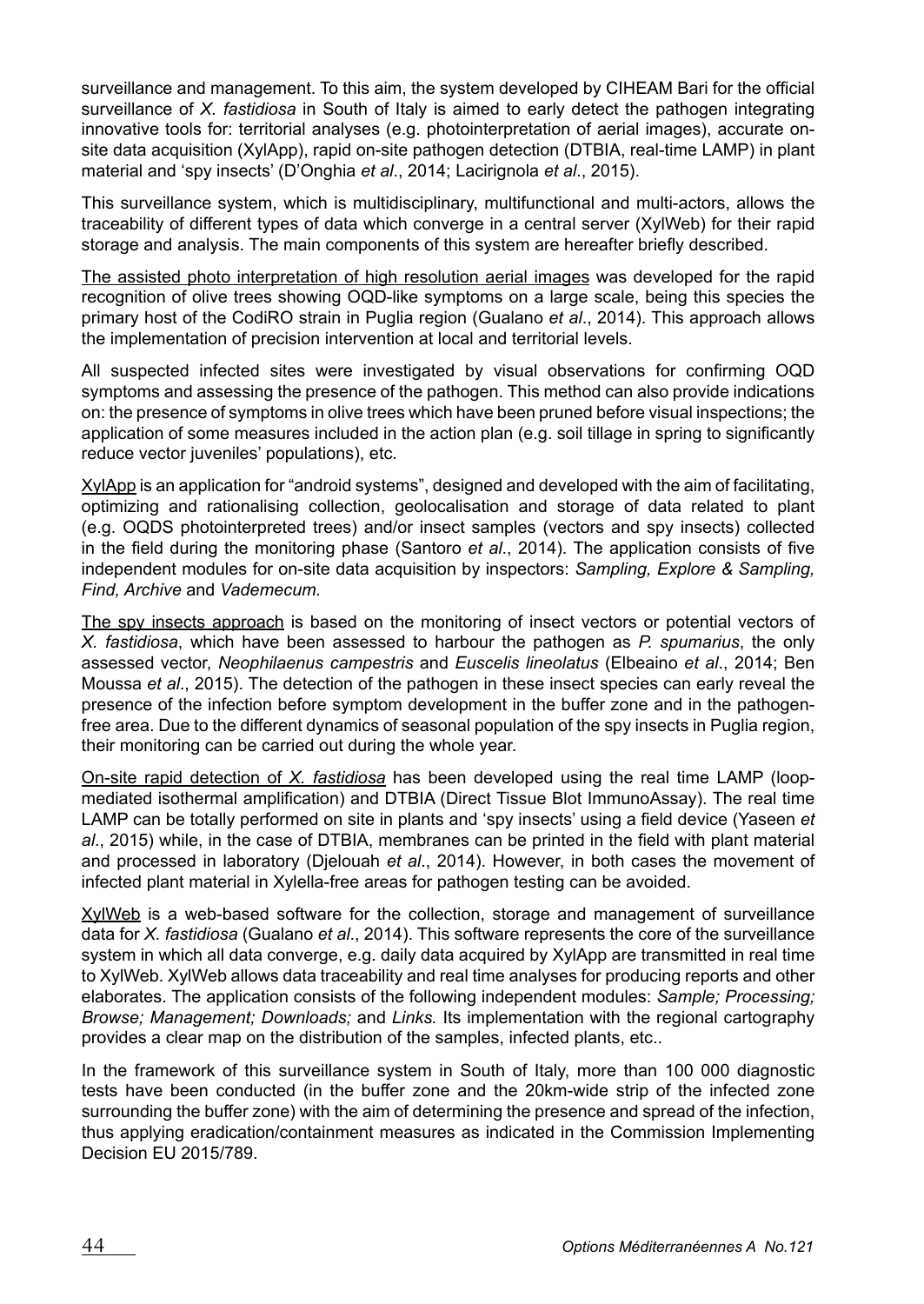Thanks to the ongoing research at national and EU levels (e.g. Horizon 2020 *Xf*-Actors), the surveillance system for *X. fastidiosa* will be enhanced exploiting the potential of hyperspectral and thermal data for early pathogen detection (using manned or unmanned vehicles), smart applications (e.g. dedicated Apps for end users) and prediction models of ecophysiological stress responses of olive trees, of spatial and temporal spread of the infection, etc..



### **The innovative system for early surveillance of** *Xylella fastidiosa*

## **References**

- **Yaseen T., Drago S., Valentini F., Elbeaino T., G. Stampone, Digiaro M., DíOnghia A.M., 2015.** Onsite detection of *Xylella fastidiosa* in host plants and in "spy insects" using the real-time loop-mediated isothermal amplification method. Phytopathologia Mediterranea, 54(3), 488-496.
- **Lacirignola C., DíOnghia A. M., Djelouah K., 2015.** Contribution of CIHEAM-Bari for the early surveillance of *Xylella fastidiosa* and its vectors on olive trees in Italy. CIHEAM WatchLetter 33.
- **Ben Moussa I.E., Valentini F., Lorusso D., Mazzoni V., Digiaro M., Varvaro L., DíOnghia A.M., 2015.** Evaluation of "Spy Insect" approach for monitoring *Xylella fastidiosa* in symptomless olive orchards in the Salento peninsula (Southern Italy). In Proceeding 7<sup>th</sup> Meeting of the IOBC/WPRS (Kalamata, Greece -May, 2015), in press.
- **DíOnghia A. M., Santoro F., Yaseen T., Djelouah K., Guario A., Percoco A., Caroppo T., Valentini F., 2014.** An innovative monitoring model of *Xylella fastidiosa* in Puglia. Journal of Plant Pathology, 96, S4, 99.
- **Elbeaino T., Yaseen T., Valentini F., Ben Moussa I.E., Mazzoni V., DíOnghia A.M., 2014.** Identiication of three potential insect vectors of *Xylella fastidiosa* in Southern Italy. Phytopathologia Mediterranea 53(2), 328-332.
- **Elbeaino T., Valentini F., Abou Kubaa R., Moubarak P., Yaseen T., Digiaro M., 2014.** Multilocus sequence typing of *Xylella fastidiosa* isolated from olive affected by "Olive quick decline syndrome" in Italy. Phytopathologia Mediterranea 53, 3-12.
- **Djelouah K., Frasheri D., Valentini F., DíOnghia A.M., Digiaro M., 2014.** Direct tissue Blot Immunoassay for detection of *Xylella fastidiosa* in olive trees. Phytopathologia Mediterranea 53(3), 559-564.
- **Gualano S., Tarantino E., Santoro F., Valentini F., Dongiovanni N., DíOnghia A.M., 2014.** Analisi assistita da immagini aeree ad elevata risoluzione geometrica per il riconoscimento del CoDiRO associato al batterio *Xylella fastidiosa* in Puglia. In Proceedings Associazioni Scientiiche per le Informazioni Territoriali ed Ambientali - ASITA (Firenze, Italy - October, 2014), 651-658.